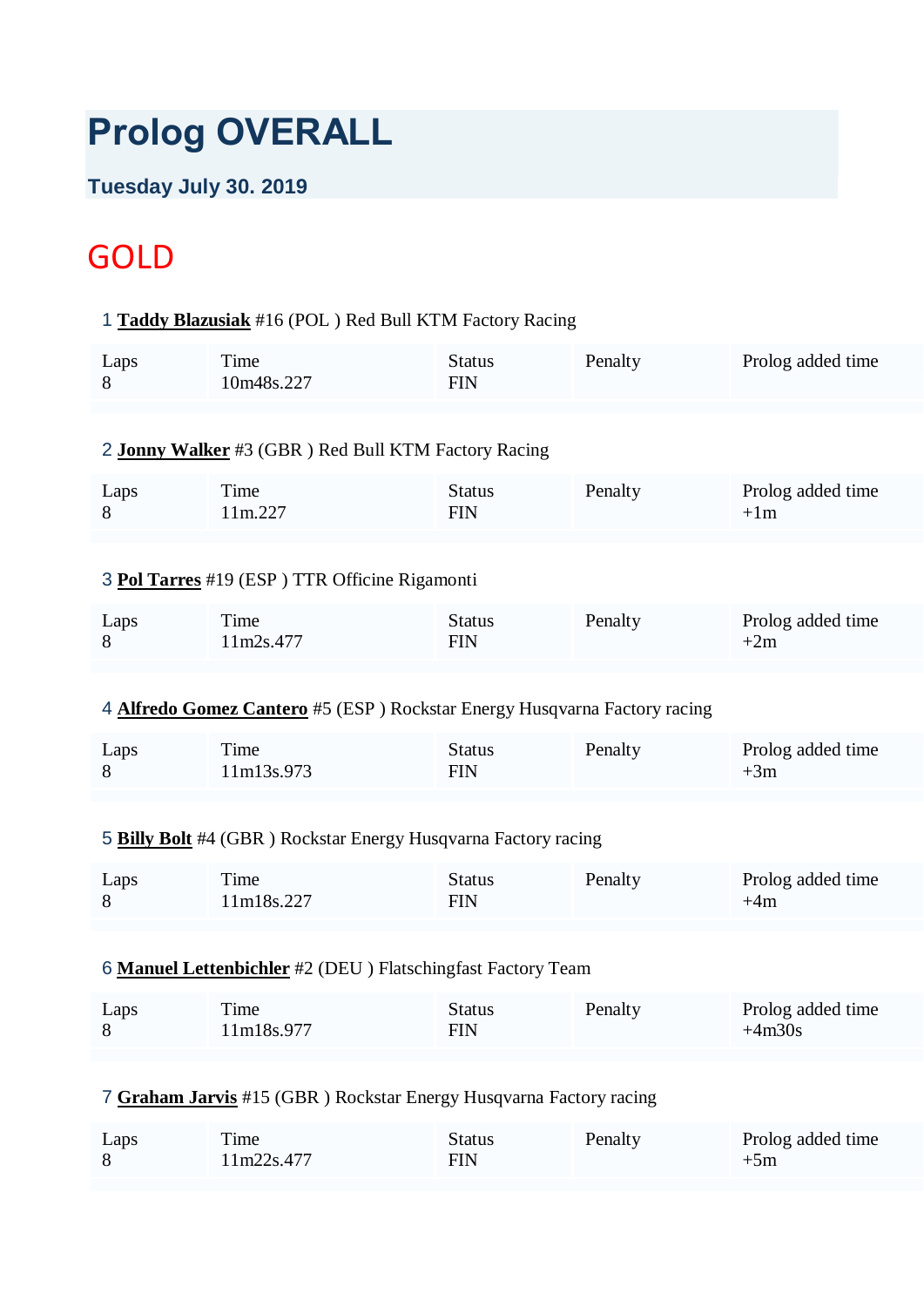## 8 **[Wade Young](https://www.redbullromaniacs.com/for-competitors/profile/?e=rbr2019&b=1)** #1 (ZAF ) Sherco Factory

| Laps<br>8                                        | Time<br>11m23s.727                                            | <b>Status</b><br><b>FIN</b> | Penalty | Prolog added time<br>$+5m30s$ |  |
|--------------------------------------------------|---------------------------------------------------------------|-----------------------------|---------|-------------------------------|--|
|                                                  |                                                               |                             |         |                               |  |
|                                                  | 9 Mario Roman #8 (ESP) Sherco Factory racing team             |                             |         |                               |  |
| Laps<br>8                                        | Time<br>11m55s.727                                            | <b>Status</b><br><b>FIN</b> | Penalty | Prolog added time<br>$+6m$    |  |
|                                                  | 10 David Cyprian #7 (CZE) JD Gunnex KTM                       |                             |         |                               |  |
| Laps<br>7                                        | Time<br>10m46s.973                                            | <b>Status</b><br><b>FIN</b> | Penalty | Prolog added time<br>$+6m30s$ |  |
|                                                  |                                                               |                             |         |                               |  |
|                                                  | 11 William Hoare #35 (GBR) Eurotek KTM                        |                             |         |                               |  |
| Laps<br>$\overline{7}$                           | Time<br>10m50s.223                                            | <b>Status</b><br><b>FIN</b> | Penalty | Prolog added time<br>$+6m45s$ |  |
|                                                  | 12 Dieter Rudolf #24 (AUT) KTM                                |                             |         |                               |  |
| Laps<br>7                                        | Time<br>11m5s.727                                             | <b>Status</b><br><b>FIN</b> | Penalty | Prolog added time<br>$+7m$    |  |
|                                                  |                                                               |                             |         |                               |  |
|                                                  | 13 Josep Garcia Montana #13 (ESP) Red Bull KTM Factory Racing |                             |         |                               |  |
| Laps<br>$7\degree$                               | Time<br>11m7s.730                                             | <b>Status</b><br><b>FIN</b> | Penalty | Prolog added time<br>$+7m15s$ |  |
|                                                  |                                                               |                             |         |                               |  |
| 14 Sonny Goggia #20 (ITA)                        |                                                               |                             |         |                               |  |
| Laps<br>7                                        | Time<br>11m12s.727                                            | <b>Status</b><br><b>FIN</b> | Penalty | Prolog added time<br>$+7m30s$ |  |
|                                                  |                                                               |                             |         |                               |  |
| 15 Jonathan Richardson #38 (GBR) Xgrip Greenford |                                                               |                             |         |                               |  |
| Laps<br>7                                        | Time<br>11m15s.220                                            | <b>Status</b><br><b>FIN</b> | Penalty | Prolog added time<br>$+7m45s$ |  |
|                                                  |                                                               |                             |         |                               |  |

16 **[Ib Andersen](https://www.redbullromaniacs.com/for-competitors/profile/?e=rbr2019&b=29)** #29 (NOR ) GasGas Racing Team Norway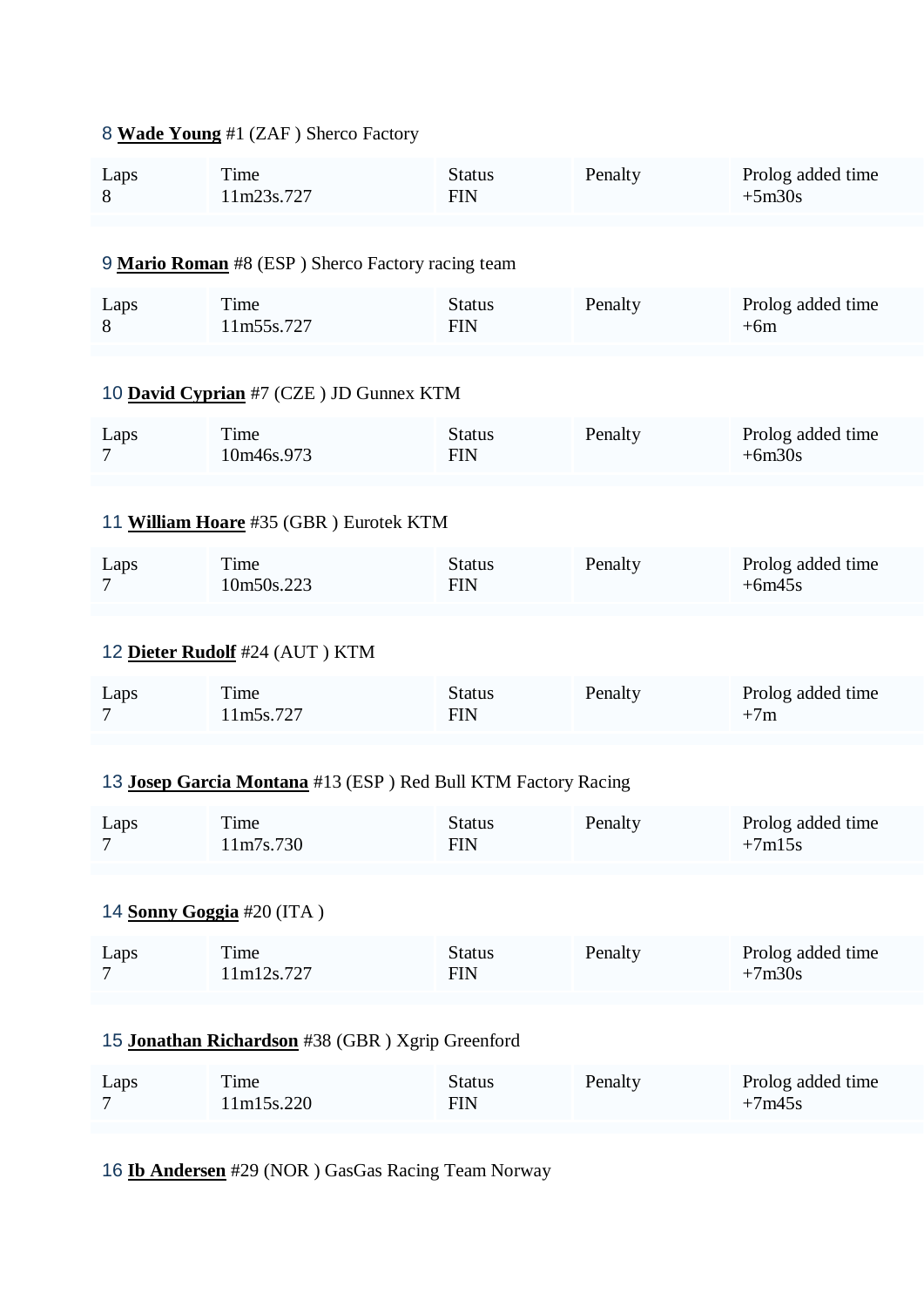| Laps<br>7                                       | Time<br>11m54s.477                                      | <b>Status</b><br><b>FIN</b> | Penalty | Prolog added time<br>$+8m$    |  |
|-------------------------------------------------|---------------------------------------------------------|-----------------------------|---------|-------------------------------|--|
|                                                 |                                                         |                             |         |                               |  |
|                                                 | 17 Nathan Watson #14 (GBR) Red Bull KTM Factory Racing  |                             |         |                               |  |
| Laps<br>7                                       | Time<br>12m24s.480                                      | <b>Status</b><br><b>FIN</b> | Penalty | Prolog added time<br>$+8m15s$ |  |
|                                                 | 18 Dwayne Kleynhans #22 (ZAF) Brother Leaderthread KTM  |                             |         |                               |  |
| Laps<br>7                                       | Time<br>12m33s.233                                      | <b>Status</b><br><b>FIN</b> | Penalty | Prolog added time<br>$+8m30s$ |  |
|                                                 | 19 Rigor Rico #21 (BRA) Beta Brasil 3R                  |                             |         |                               |  |
| Laps<br>6                                       | Time<br>10m52s.727                                      | <b>Status</b><br><b>FIN</b> | Penalty | Prolog added time<br>$+8m45s$ |  |
|                                                 |                                                         |                             |         |                               |  |
|                                                 | 20 Matthew Green #27 (ZAF) Kargo Liqui Moly Racing      |                             |         |                               |  |
| Laps<br>6                                       | Time<br>10m57s.973                                      | <b>Status</b><br><b>FIN</b> | Penalty | Prolog added time<br>$+9m$    |  |
|                                                 | 21 Chris Perry #25 (AUS) Perrychicken and Emz Race Team |                             |         |                               |  |
| Laps<br>6                                       | Time<br>10m59s.730                                      | <b>Status</b><br><b>FIN</b> | Penalty | Prolog added time<br>$+9m15s$ |  |
|                                                 | 22 Thomas Schranz #17 (CHE) Moto Center Schwyz          |                             |         |                               |  |
|                                                 |                                                         |                             |         |                               |  |
| Laps<br>6                                       | Time<br>11m28s.227                                      | <b>Status</b><br><b>FIN</b> | Penalty | Prolog added time<br>$+9m30s$ |  |
|                                                 |                                                         |                             |         |                               |  |
| 23 Tuinstra Rienk #18 (NLD) Enduro Riding Sibiu |                                                         |                             |         |                               |  |
| Laps<br>6                                       | Time<br>11m39s.730                                      | <b>Status</b><br><b>FIN</b> | Penalty | Prolog added time<br>$+9m45s$ |  |
|                                                 |                                                         |                             |         |                               |  |
|                                                 | 24 Philipp Scholz #9 (DEU) KTM / Kini / ilupi           |                             |         |                               |  |
| Laps                                            | Time                                                    | <b>Status</b>               | Penalty | Prolog added time             |  |
| 6                                               | 12m7s.977                                               | <b>FIN</b>                  |         | $+10m$                        |  |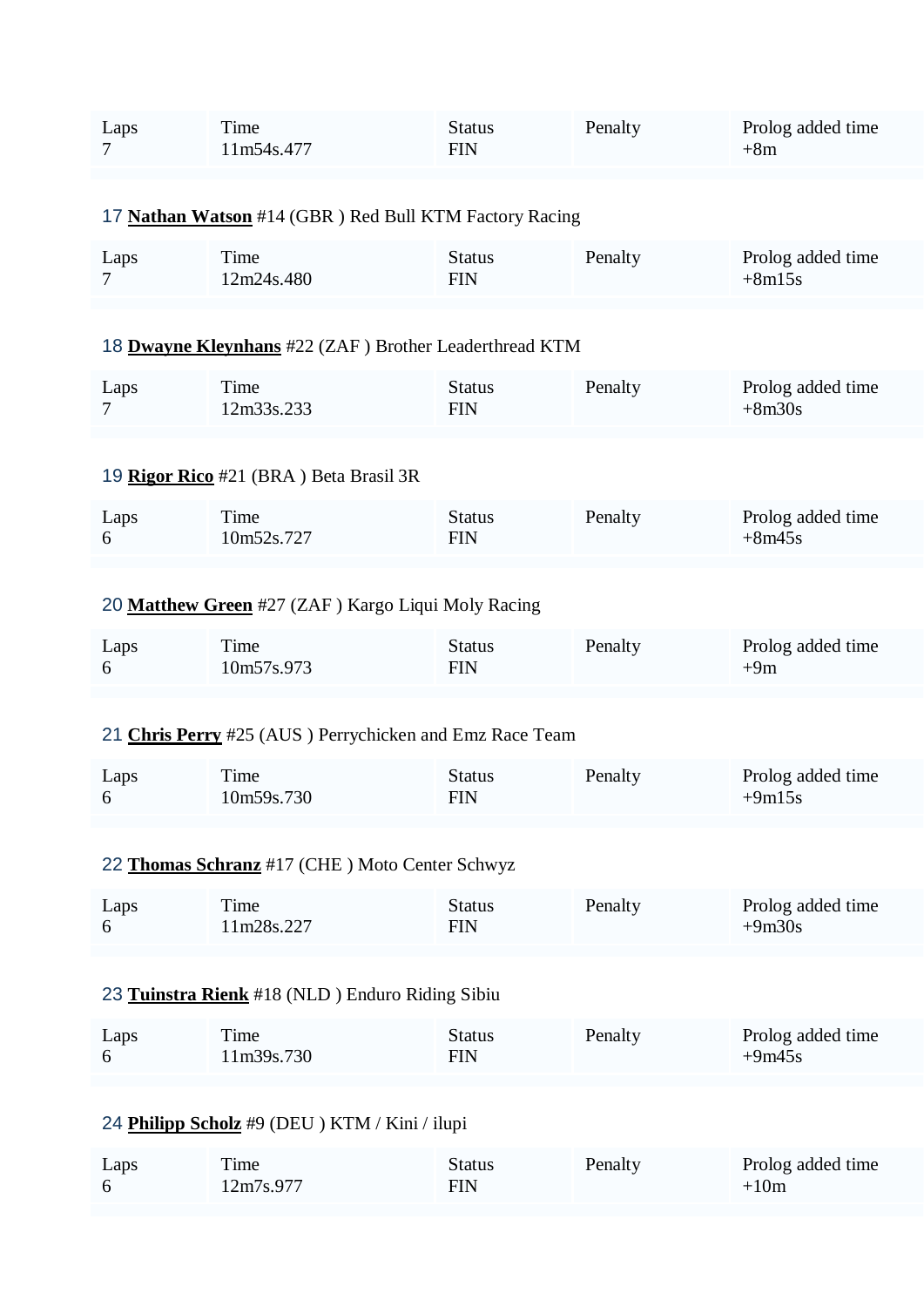#### 25 **[Suff Sella](https://www.redbullromaniacs.com/for-competitors/profile/?e=rbr2019&b=26)** #26 (ISR ) sella racing

| Laps<br>6                                           | Time<br>12m14s.723                                               | <b>Status</b><br><b>FIN</b> | Penalty | Prolog added time<br>$+10m15s$ |  |
|-----------------------------------------------------|------------------------------------------------------------------|-----------------------------|---------|--------------------------------|--|
|                                                     |                                                                  |                             |         |                                |  |
|                                                     | 26 Anthony Solar #30 (AUS) Wildwood Rock                         |                             |         |                                |  |
| Laps<br>6                                           | Time<br>12m22s.977                                               | <b>Status</b><br><b>FIN</b> | Penalty | Prolog added time<br>$+10m30s$ |  |
|                                                     |                                                                  |                             |         |                                |  |
|                                                     | 27 David Garza #28 (MEX) Beta Racing Mexico                      |                             |         |                                |  |
| Laps<br>6                                           | Time<br>12m27s.480                                               | <b>Status</b><br><b>FIN</b> | Penalty | Prolog added time<br>$+10m45s$ |  |
|                                                     |                                                                  |                             |         |                                |  |
|                                                     | 28 Keith Curtis #10 (USA) Kc 711 Racing                          |                             |         |                                |  |
| Laps<br>6                                           | Time<br>12m30s.980                                               | <b>Status</b><br><b>FIN</b> | Penalty | Prolog added time<br>$+11m$    |  |
|                                                     |                                                                  |                             |         |                                |  |
|                                                     | 29 Adam Giles #33 (AUS) Oz-Tac Engineering / 6HD                 |                             |         |                                |  |
| Laps<br>6                                           | Time<br>12m32s.227                                               | <b>Status</b><br><b>FIN</b> | Penalty | Prolog added time<br>$+11m15s$ |  |
|                                                     |                                                                  |                             |         |                                |  |
|                                                     | 30 William Oosthuizen #36 (ZAF) Pepson plastics Husqvarna racing |                             |         |                                |  |
| Laps<br>რ —                                         | Time<br>12m42s.977                                               | <b>Status</b><br><b>FIN</b> | Penalty | Prolog added time<br>$+11m30s$ |  |
|                                                     |                                                                  |                             |         |                                |  |
| 31 Michele Bosi #12 (ITA) Enduro action Bosioffroad |                                                                  |                             |         |                                |  |
| Laps<br>6                                           | Time<br>13m4s.487                                                | <b>Status</b><br><b>FIN</b> | Penalty | Prolog added time<br>$+11m45s$ |  |
|                                                     |                                                                  |                             |         |                                |  |
| 32 Michael Walkner #31 (AUT)                        |                                                                  |                             |         |                                |  |
| Laps<br>5                                           | Time<br>11m25s.477                                               | <b>Status</b><br><b>FIN</b> | Penalty | Prolog added time<br>$+12m$    |  |
|                                                     |                                                                  |                             |         |                                |  |

33 **[Claudiu Bozesan](https://www.redbullromaniacs.com/for-competitors/profile/?e=rbr2019&b=39)** #39 (ROU) Green Village Apartments